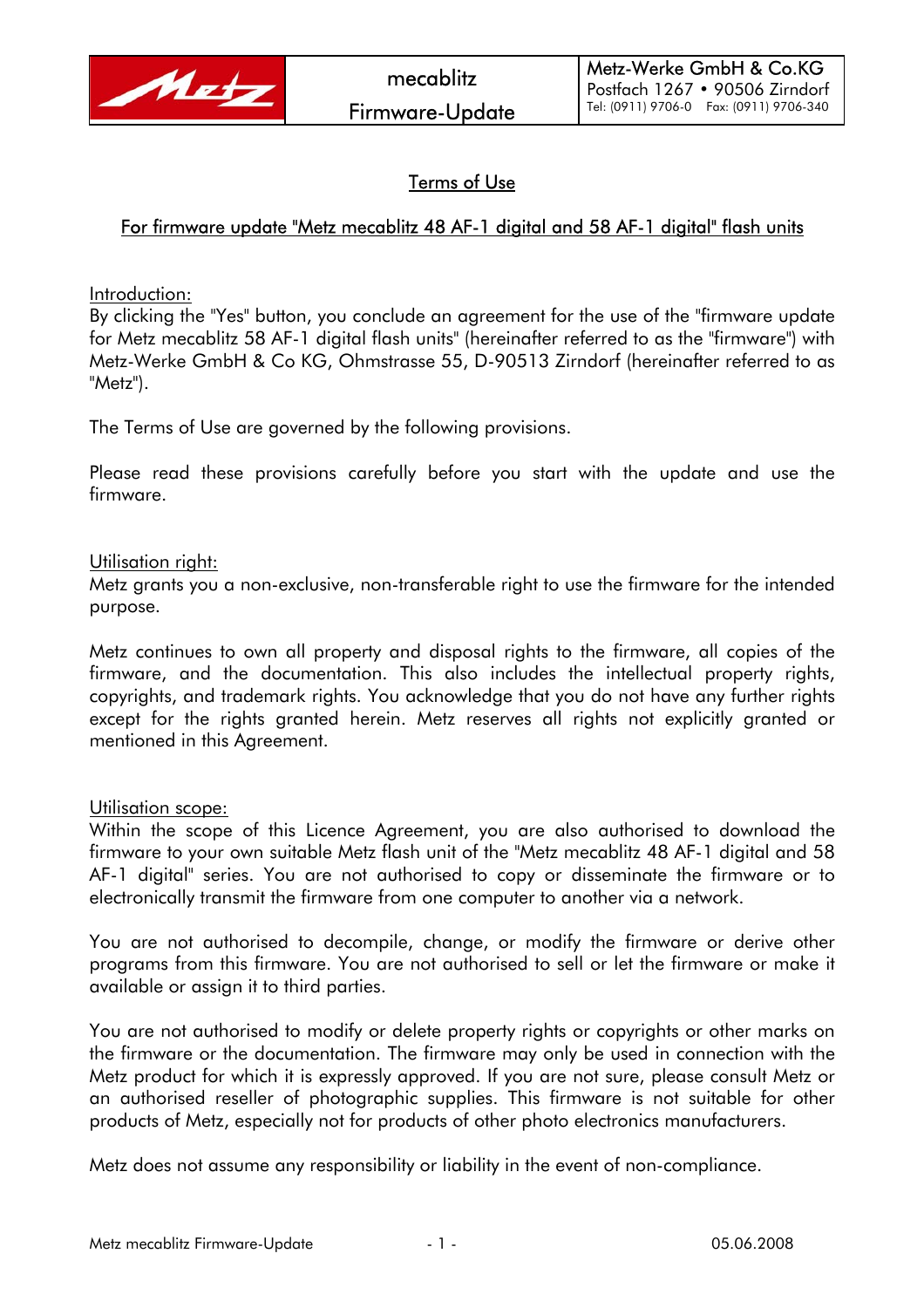

The firmware and documentation contain special expertise of Metz. Therefore, the content of the firmware and this Agreement shall be treated as strictly confidential.

If you violate these provisions, Metz is entitled to terminate this Utilisation Agreement; in this case, you shall return the firmware including the copy and the documentation.

#### Upgrade:

Should an upgrade of the firmware be necessary, the upgrade will be made available under the same terms and conditions at the Metz home page. You undertake to discontinue your use of the previous firmware version and not to forward it to other persons or organisations.

Upon request of Metz, the previous firmware including the documentation shall be returned or destroyed.

#### Errors:

Be sure to follow the download and installation procedure. Before you start, all other programs and applications on your PC should be closed.

Metz does not assume any liability for any damages to the PC, the flash unit and the connected camera, and other accessories or other products that may result from noncompliance with or incorrect application of these instructions. Metz does not provide any guarantee with regard to the suitability of the firmware for common use or for a specific purpose and with regard to the performance and quality. The firmware is supplied as it is at present, i.e. a certain target state cannot be claimed. Moreover, Metz does not guarantee that the firmware is free of violation of rights or can be used without hindrance. Furthermore, Metz does not provide any other express or implied warranty.

Oral or written information or technical notes that originate from Metz or its employees do not constitute a guarantee in any way. Metz is under no obligation to render any services if the firmware is used in a way that is opposed to the utilisation limitations specified above, exposed to force majeure, modified or changed in any way, or not used properly.

### Limitation of liability:

Metz is not liable to you or third parties for any indirect, special, secondary, incidental, collateral, or consequential damages (including business damages, lost profit, interruption of business operations or similar) resulting from the download, use, or improper use of the firmware, regardless of the theory of liability. The same applies to the loss of information, data, files, or stored programs.